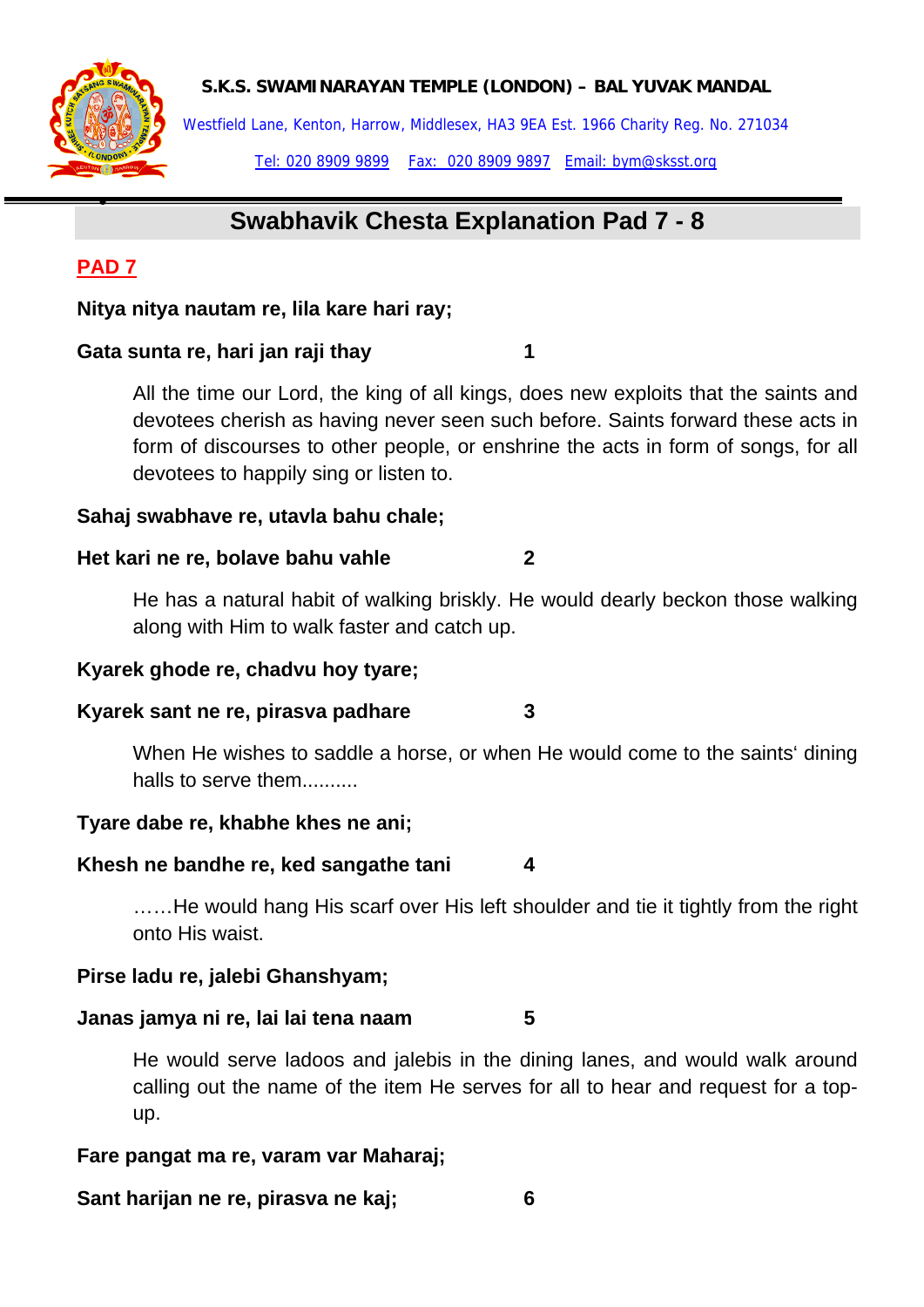

Westfield Lane, Kenton, Harrow, Middlesex, HA3 9EA Est. 1966 Charity Reg. No. 271034 Tel: 020 8909 9899 Fax: 020 8909 9897 Email: bym@sksst.org

He would move around many times in the dining lanes to ensure He serves and satisfies all the saints and devotees.

### **Shraddha bhakti re, ati ghani pirasta;**

### **Koi na mukh ma re, ape ladu hasta 7**

He would even playfully place ladoos in the mouths of someone. What He is serving may seem like food to the ordinary folk, but He is in effect serving the lanes with blessings to undertake true faith and devotion.

### **Pachhli ratri re, char ghadi rahe jyare;**

### **Datan karva re, uthe hari te vare 8**

When the last four sessions of the night remain (early morning), He would wake up early to brush His teeth using a fresh twig cut from thorn or neem trees.

### **Nahva bese re, Nath palanthi vari;**

### **Kar lai kalshyo re, jal dhole van mali 9**

Our Lord would thereafter sit cross-legged and take a pitcher full of water and pour it over His head.

### **Kore vastre re, kari sharir ne luve;**

### **Premanand kahe re, hari jan sarve juve 10**

He would then take a dry piece of cloth and wipe His body. All devotees would gather to have darshan of this divine sight of the Lord taking a bath.

## **PAD 8**

### **Ruda shobhe re, nahi ne ubha hoy;**

### **Vastra paherelu re, sathal vache nichove 1**

He would look adorable, standing majestically after the bath. He would change into a white, soft and dry dhoti, and wring the wet dhoti between His thighs to remove the water.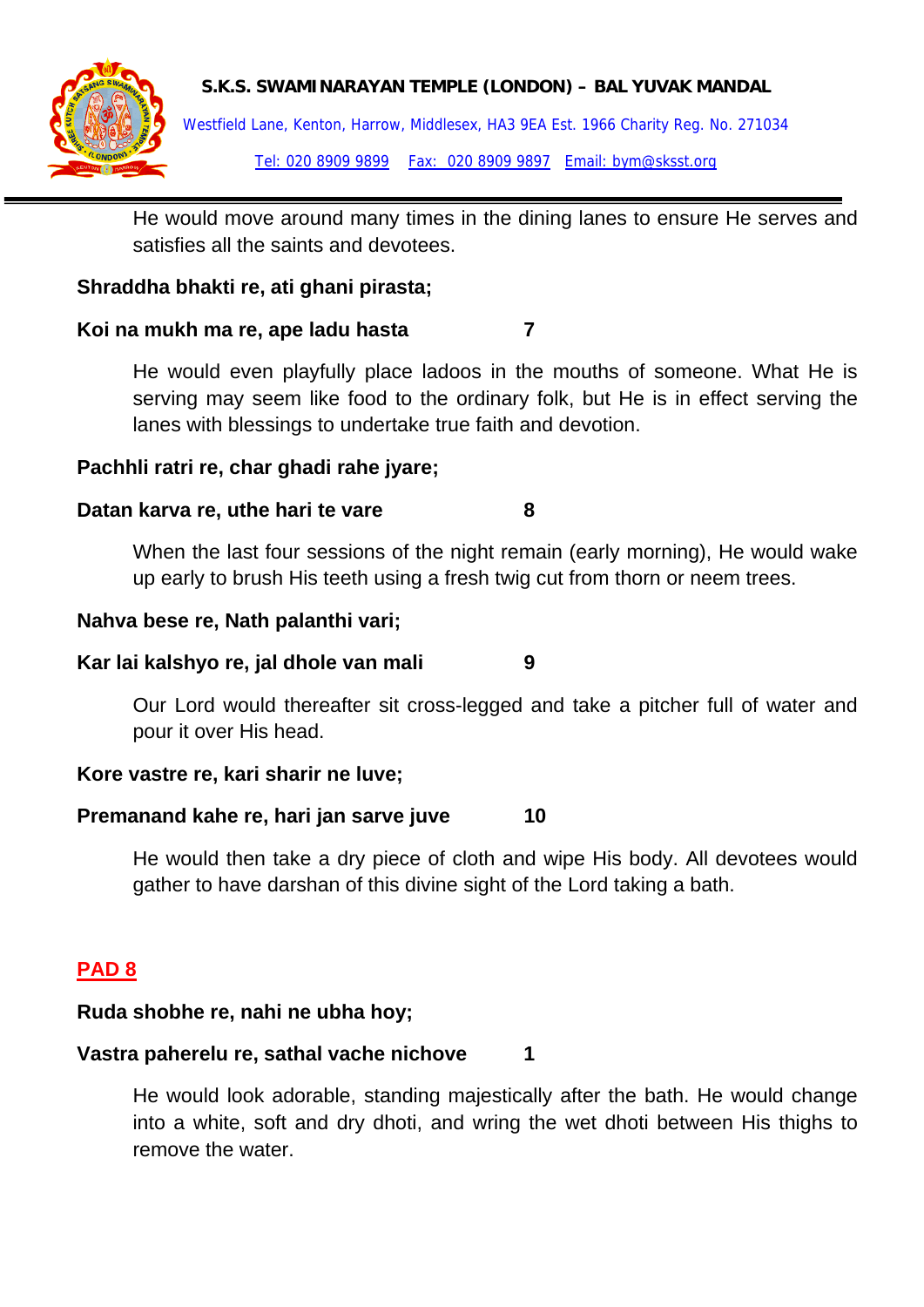

Westfield Lane, Kenton, Harrow, Middlesex, HA3 9EA Est. 1966 Charity Reg. No. 271034 Tel: 020 8909 9899 Fax: 020 8909 9897 Email: bym@sksst.org

### **Pag sathal ne re, luhi ne sarang pani;**

### **Kora khes ne re, pahere sari pethe tani 2**

He would wipe His thighs and legs with the dhoti and then adorn a long, dry scarf as an upper garment, wearing it tightly.

#### **Odhi uparni re, reshmi kor ni vahle;**

### **Ave jamva re, chakhadiye chadhi chale 3**

He would wear a shawl having silk borders on top of His body, and wear wooden sandals, and come for a meal.

#### **Mathe uparni re, odhi bese jamva;**

#### **Kan ughada re, rakhe muj ne gamva 4**

He would sit down and while eating He would cover His head with the shawl but leave His ears open so I can have a pleasant darshan of Him in this stature.

#### **Jamta daba re, pag ni palanthi vali;**

#### **Te par dabo re, kar mele van madi 5**

While eating He would cross His left leg and place His left hand on it.

#### **Jamna pag ne re, rakhi ubho shyam;**

#### **Te par jamno re, kar mele sukh dham 6**

Shreeji Maharaj, the abode of all joys would then fold His right leg with the knee upright, and would rest the right hand on this knee.

#### **Rudi rite re, jame dev na dev;**

#### **Vare vare re, pani pidha ni tev 7**

The Lord of all gods has a uniquely pleasant manner of having a meal. He also habitually likes to have frequent sips of water while eating a meal.

#### **Janas swadu re, janaay jamta jamta;**

### **Pase hari jan re, betha hoy mangamta 8**

He would come across a delicacy in the meal and would praise its taste, thanking